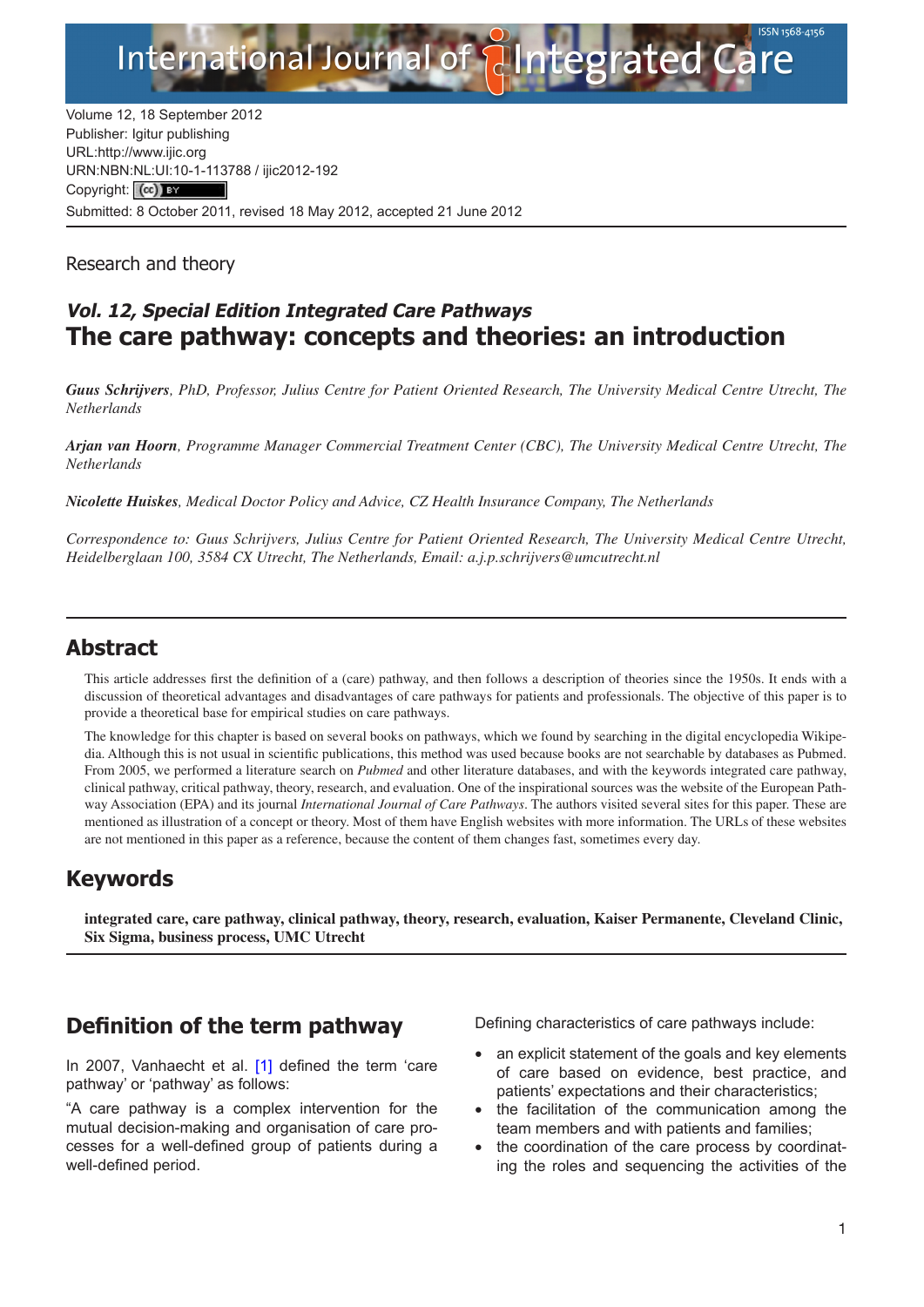multidisciplinary care team, the patients and their relatives;

- the documentation, monitoring, and evaluation of variances and outcomes, and
- the identification of the appropriate resources.

The aim of a care pathway is to enhance the quality of care across the continuum by improving risk-adjusted patient outcomes, promoting patient safety, increasing patient satisfaction, and optimizing the use of resources."

This paper is based on this authoritative definition from the European Pathway Association (EPA) with the following comments. The expression 'care pathway' is leading, not the words "integrated care pathway", 'clinical pathway' or 'care street'. The term "integrated care pathway" is longer than necessary. Care pathways (as defined above) are per definition integrated. Fragmented care pathways cannot exist. The term 'clinical pathway' is reserved for the path within a clinic, or a 24-hour department of a hospital. A care pathway is longer and includes outpatient department's activities, discharge from the hospital and after-care. A transmu-ral pathway or disease management pathway [[2](#page-6-0)] is even longer and also includes the preliminary and the follow-up process in primary care or other care facility.

The term 'care street' is a pathway within a specific architectural setting. If the latter follows and facilitates the "sequencing activities of the Multidisciplinary Team" (see definition above), then it is a care street. Good examples of care streets are seen at the Eye Hospital Rotterdam, the Coxa Hospital for hip and knee patients in the Finnish city of Tampere and the Shouldice Hernia Centre at Thornhill, Canada, which annually treats 7000 hernia patients. If a hospital or hospital division focuses on certain patient groups such as the examples mentioned here, it is a focused factory, a term that Skinner introduced in 1974. A traditional name is a categorial hospital for, for instance, rehabilitation or epilepsy. The annex of the Reinier de Graaf Hospital in The Hague in the Netherlands is an example of a focused factory designed exclusively for elective, not complicated and not-emergent interventions.

The concept of a care pathway is one of the concepts from the field of Health Operations Management (Health OM), described by Vissers and Beech as the analysis, design, planning and control of all the steps necessary to provide a service to a client [[3](#page-6-0)]. They distinguish five levels of Health OM:

- 1. a care plan for each individual patient (patient planning and protocol);
- 2. the planning of care in care pathways (patient group planning and control);
- 3. the capacity planning of professionals, equipment and space (resource planning and control);
- 4. the planning of the number of patients to be treated and care activities to be carried out (patient volume planning and control), and
- 5. the long-term policy of the institution (strategic planning).

They emphasize the connection between these five levels. They point out the expected difficulties in introducing care pathways without taking into account any changes in scheduling systems for individual patients (level 1) and for example the capacity planning of the number of professionals and equipment (level 3). And if a pathway increases the number of patients entering the system, this will lead to decision on level 4 and 5.

Vissers and Beech distinguish two types of logistic management of care processes:

- 1. managing care units, and
- 2. the management of care processes, for instance with care pathways.

A care unit can be a health centre, an outpatient clinic, a day care centre, a laboratory, a radiology department, an operating room or a nursing ward. In such a unit logistic management is aimed at optimizing the occupancy rate of professionals and equipment. For professionals, for example, it is about avoiding gaps in the appointment schedule and about equipment such as a CT scan not being used. When managing care processes in institutions, it is important to optimize the total flow time, or the total amount of time a patient is under treatment within the institution. One approach can contradict the other if the care pathway planning (see level 2 above) and the capacity planning are not geared to one another.

#### **The scientific basis of the care pathway concept**

Although the use of care pathways seems new for health services, the thoughts on this already exist for decades within the (defence) industry. In the 1950s, the critical path method  $[4]$  (CPM) became popular there. The first step in the CPM is to list the earliest starting date, the anticipated duration and the average degree of parallelism of all project activities to be performed. Parallelism stands for the degree to which an activity can take place simultaneously with other activities. If that is not the case and there is a logically necessary sequence, then the logical sequence will be indicated. The second step is to set up a flowchart with circles showing the start and end dates and arrows showing the activity and duration.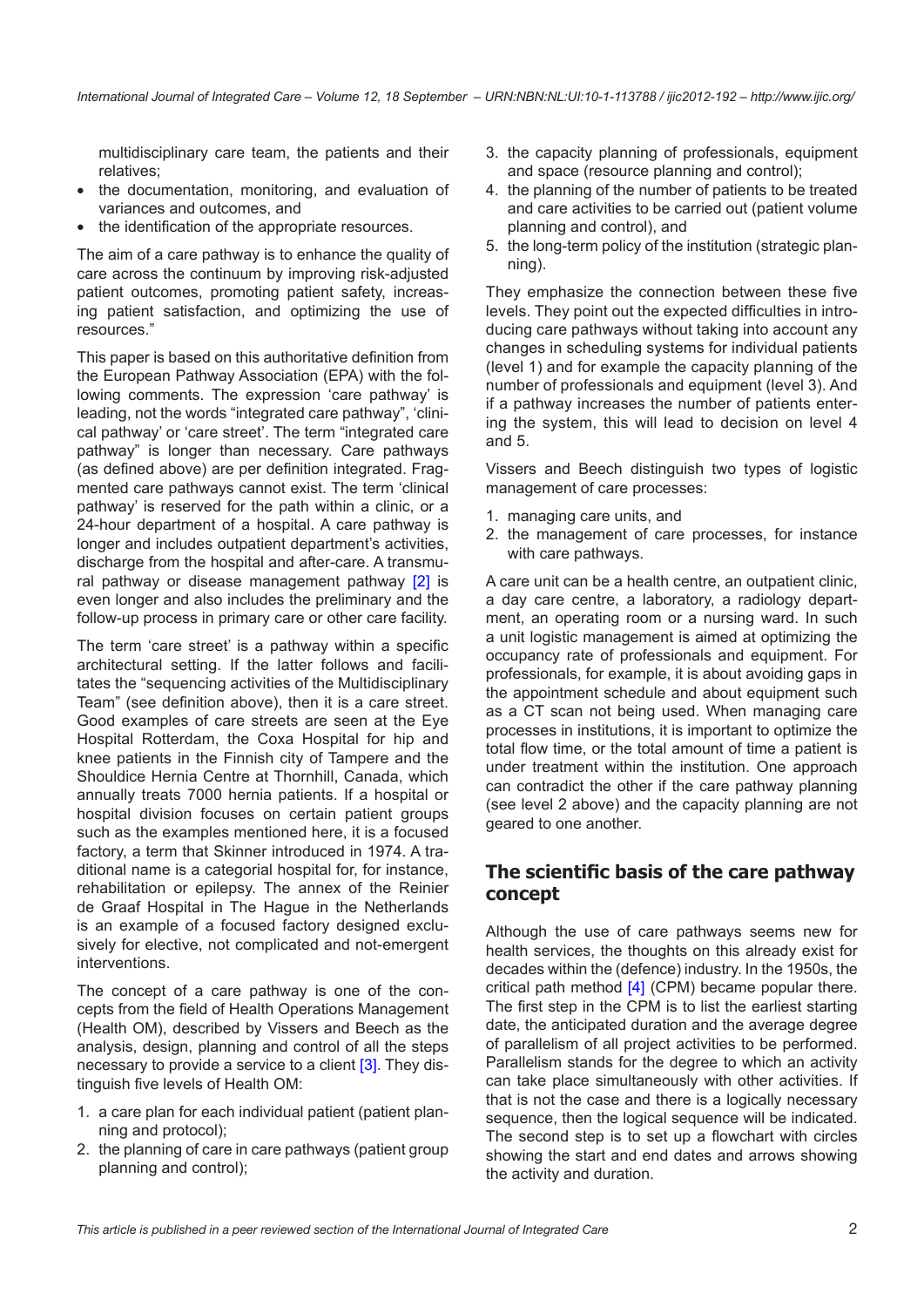

**Figure 1.** A simple flowchart.

This diagram shows the starting point (circle one) as well as the end (circle 2) of a care pathway in an emergency department. The arrow in between indicates an activity (e.g. triage) that lasts up to five minutes.

Connecting all activities within a project shows how the duration of a project can be shortened by starting activities sooner or increasing parallelism. In later years, the graphical display of care pathways has become an art in itself. Mould et al. provide a fascinating overview of this [[5](#page-6-0)]. The CPM led to the later PERT method (Program and Evaluation Technique and Review), treating statistically probable durations together with confidence intervals. This variance analysis leads to three different kinds of durations: accidental, avoidable and unavoidable time differences. In the 1980s, the company Motorola has further elaborated statistical approach from CPM and PERT into Six Sigma: a quality management approach to improve operational performances of an organization by identifying weaknesses and improving processes within the organi-zation [\[6\]](#page-6-0). Literally, Six Sigma is defined as an error standard, where sigma represents the standard deviation of the average. With a value of 6σ (sigma) the number of errors does not exceed 3.4 per million (units) products or services. For example, at 4σ the number of errors is 6200 per million chances—so much higher. In that sense, the value of 6σ symbolizes the struggle for (near) perfection of the work.

The Six Sigma approach has five steps that together form the word DMAIC:

- Define: defining the problem and coordinating the project organisation;
- Measure: making the process performance concrete, i.e. a baseline run;
- Analyse: underpinning the causes of the problem;
- Improve: re-designing and optimizing the work process;
- Control: implementing and securing the improvements.

The method is particularly suited for high volume standard processes and possibilities for precise result measurement. The benefits of Six Sigma occur in the way bottlenecks and results can be interpreted in figures. In the 1990s, Six Sigma spread all over the world thanks to its success with large US companies. Since 2008, the UMC Groningen and the Reinier de Graaf Hospital are two of the hospitals in the Netherlands working with Six Sigma.

Parallel to the development of Six Sigma, Toyota managed to become one of the ten largest companies in the world thanks to 'lean production'. And thanks to its lean production focused on creating value, the company reduced the intermediate supply and the waiting times for the activities within the factory. The Just-In-Time (JIT) concept is a part of this management philosophy. Another concept that fits in is COUP or the "Customer Order Uncoupling Point": the point where the customer order requirements penetrate a company. Before COUP, purchase and production are based on stock. After COUP, they are based on the customer order. Translated into care pathways, this means, on the one hand, a planning without the professional actually knowing the particular patient and, on the other hand, a planning for specific patient needs. The advantage of a 'lean' management philosophy is that several techniques can be combined.

In the 1980s, Toyota combined its approach with Six Sigma from Motorola. Vissers and Beech [\[3\]](#page-6-0) mention this approach as being an inviting prospect for hospital care.

#### **Business process redesign**

In the 1990s, besides toyotism, the concept of business process redesign (BPR) came up. This was started by the articles of the Americans Hammer [\[7\]](#page-6-0) and Davenport and Short [\[8\]](#page-6-0). They define a production process or business process as: the logic organisation of people, materials, energy, equipment and procedures into work activities designed to produce a specified end result (work product). They identify two aspects of these processes:

- 1. They have customers, either within or outside the company; and
- 2. They run throughout the organisation and often go beyond department limits.

Davenport and Short also emphasize the importance of information technology to design these processes and to track whether they keep running the way they were designed to. For the redesign of processes, Davenport and Short mention four goals:

- 1. cost reduction;
- 2. flow rate reduction;
- 3. improvement of the quality of service; and
- 4. improvement of job satisfaction.

Their articles had an enormous impact on corporate America. Many articles and books relied on BPR. American and Canadian Hospitals introduced BPR in the 1990s [[9](#page-6-0)].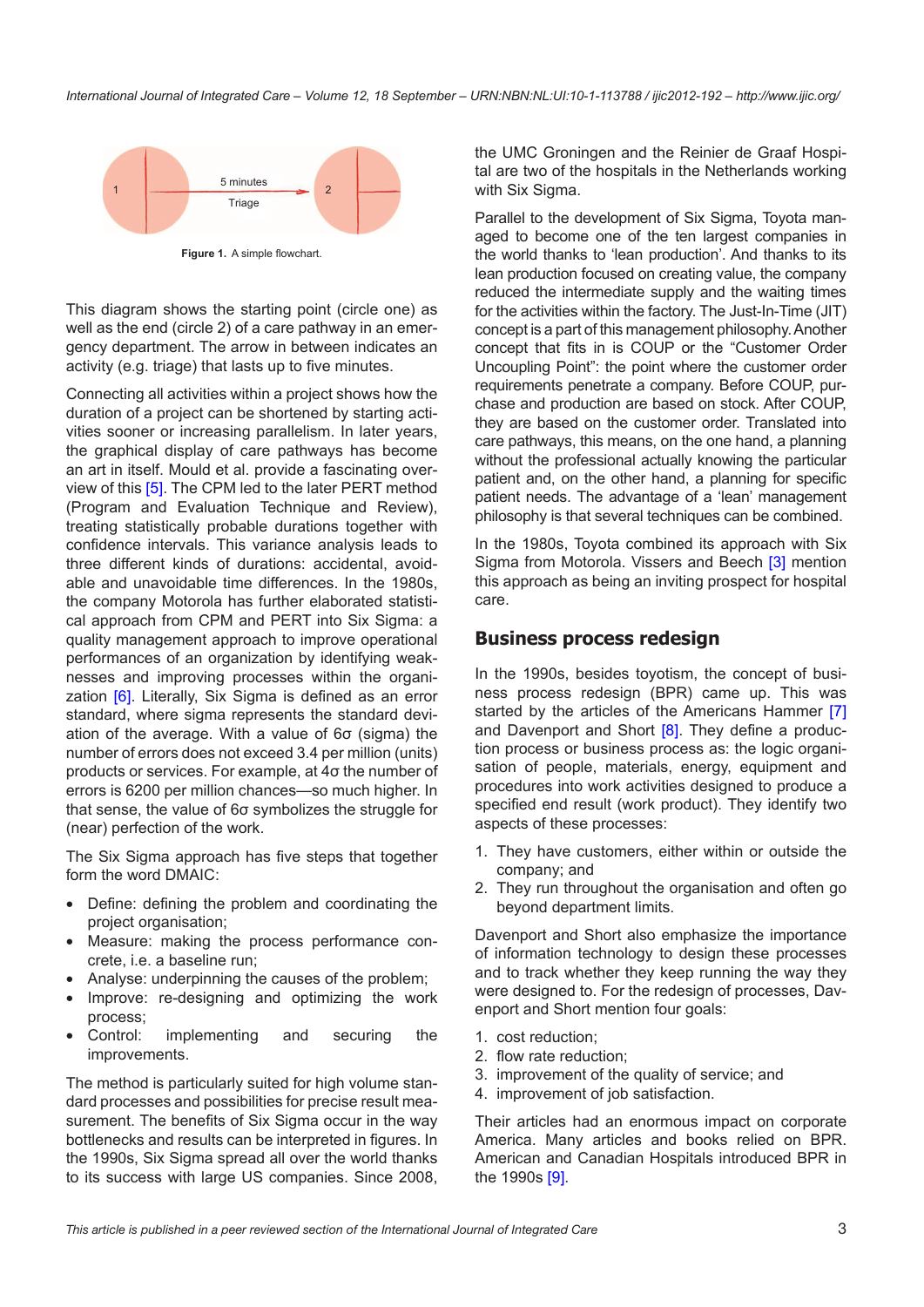### **The Theory of Constraints**

Another development related to CPM and PERT is the Theory of Constraints (ToC). The Israeli business consultant Goldratt has presented this theory in 1986 in his book *The Goal* [\[10](#page-6-0)]. The ToC comes down to the fact that in any process bottlenecks occur that must be passed before the process can be continued. This creates a ceiling on the capacity of a system. The bottleneck in the system often can be solved with simple means. With limited investment it is often possible to make a large improvement for the overall process. Goldratt says that one hour won in dealing with the bottleneck is one hour won for the overall process. One hour spent on a non-bottleneck is a lost effort. The Theory of Constraints is based on the idea that there is at least one limiting process, assuming that the goal is set.

Goldratt distinguishes five focusing steps:

- Identify the limiting factors (people, equipment or policies ensuring that no more of the target can be achieved).
- Decide how the limiting process is used (ensuring that the limiting process does not waste time doing things that it should not do).
- Ensure that all processes are adapted to the limiting process (making all other processes subject to the restrictions and arrange them so that the limiting factor is optimally used).
- Expand the limiting process (if possible and necessary—permanent increase of capacity).
- If, as a result of these steps, the bottleneck has moved, start over from step 1.

The five focusing steps are aimed at continuous improvement around the bottlenecks. In ToC literature this is known as the Process of Ongoing Improvement (POOGI). In 1216 (!) pages the ToC Handbook [\[11](#page-6-0)] published in June 2010 describes many applications, some of them in healthcare. Designing pathways and ToC may be combined. In the Netherlands, the Antonius Hospital in Nieuwegein and the Sint Franciscus Hospital in Rotterdam are among those that use the ToC.

#### **Care pathways and health services research**

The past ten years, care pathways were given a boost in the Netherlands because of the creation of multidisciplinary guidelines, on which they can be based. A good example are the integrated cancer care pathways, established in 2009 and based on the in previous years established multidisciplinary guidelines for doctors, nurses and other professionals [\[12\]](#page-6-0). Although the number of care pathways grows, Sermeus and

Rosendal warn that not all hospital care can be placed under this heading, for a care pathway is intended for a "well-defined patient group" and a "well-defined period of time". In patients with multiple pathology, comorbidity, severe multiple organ disease or rare disorders, there is often a lack of clear definitions at a group level and/or multidisciplinary guidelines. Also, the duration of care is difficult or impossible to predict. Sermeus estimates that 60% of hospital care can be grasped in care pathways [[13](#page-6-0)]. In the Dutch mental health care, the term 'stepped care' is in use [[14](#page-6-0)]. According to the principle of stepped care, a patient initially receives the most effective, least invasive, least expensive and shortest form of treatment that is possible given the nature and severity of the problem. After each step the next step is considered. There is not one specific care pathway here. The problem of a well-defined patient group and a well-defined period of time some authors solve by a broader definition of care pathways [\[15\]](#page-6-0). They distinguish fixed time care pathways (e.g. inguinal hernia surgery) and non-fixed time but phase-oriented care pathways (e.g. oncological care).

#### **Care pathways and care innovations**

In recent years, health care providers in the Netherlands developed many new care pathways. They are process innovations that focus on improving the organization of care processes. These innovations can be distinguished from product innovations like new, scientifically proven diagnostics, treatment with drugs and equipment. Sometimes a product innovation necessitates a process innovation, for example, if oral rather than intravenous drug therapy becomes possible by a new drug entering the market. Process innovations also differ from system innovations, with different legislation, financing and legal responsibilities. Sometimes a new care pathway is not possible, because a system innovation is not realized simultaneously. If, for example, an emergency physician is not authorized by law to admit a patient (as is the case in the Netherlands) but first has to ask a surgeon for permission, a new care pathway will not lead to a shorter time of stay for patients in the emergency department.

Nowadays, in addition to new care pathways four other process innovations are also counting, namely the specialized outpatient clinic, the one-stop shop, task transfer and telecare. The specialized outpatient clinic (cf. the aforementioned focused factory), is visited by patients with similar care needs and different diseases. This clinic has a multidisciplinary character. A good example is the Falls Clinic, where patients are seen after a fall by, for example, a geriatrician and a nurse and if necessary by a neurologist, ophthalmologist or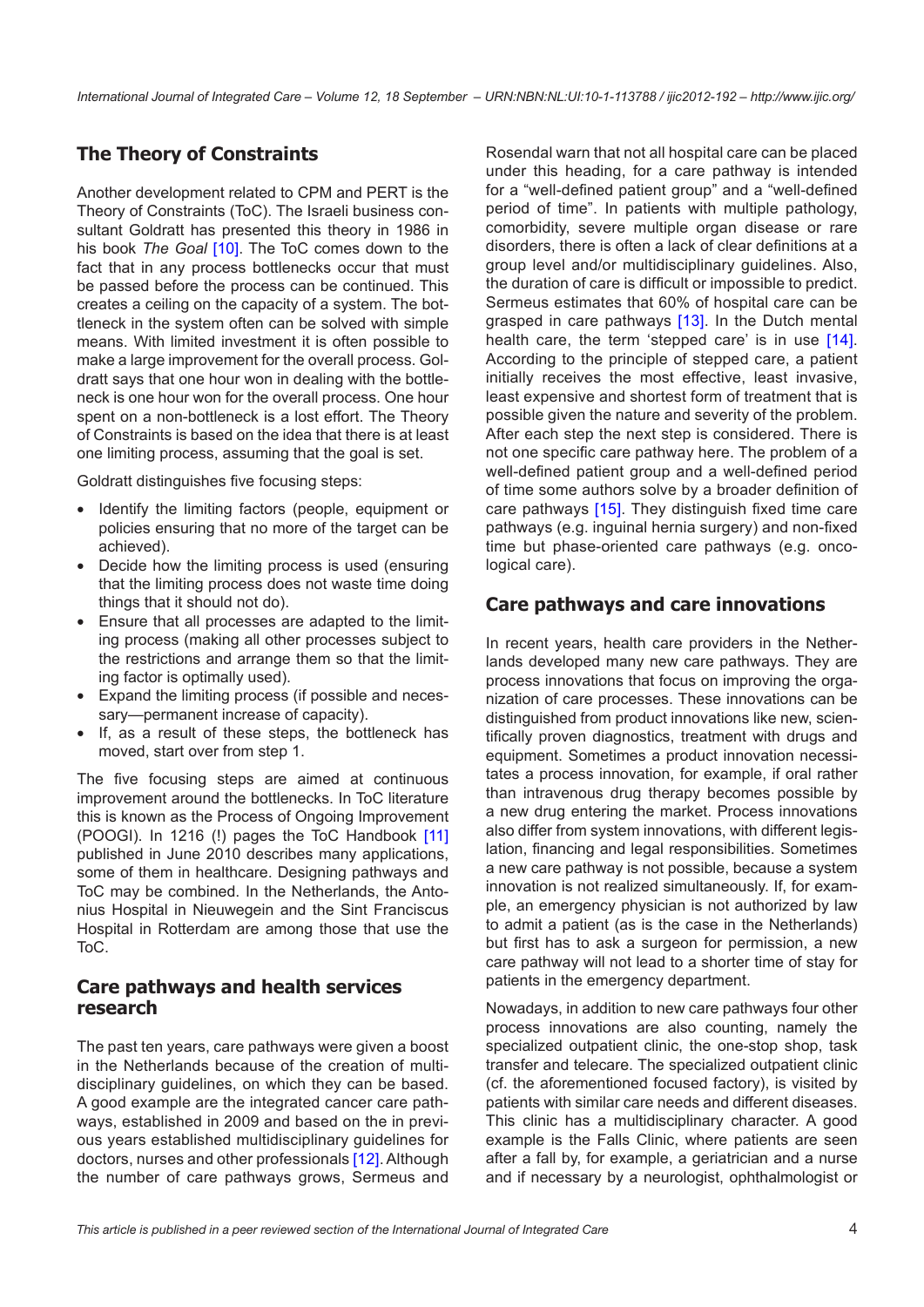orthopaedic surgeon. A good example of a Fall Clinic is the Kennemer Gasthuis in Haarlem in the Netherlands. When this outpatient care takes place in one single day, it is the aforementioned one-stop-shop. Both the specialized outpatient clinic and the one-stopshop usually require the design of care pathways to, within and from these units.

Task transfer from, for example, a general practitioner to a nurse practitioner or from a cardiologist to a physician's assistant is also a process innovation. The care pathways to be developed often play a major role in achieving a division of tasks between initially present professionals and newcomers. Telecare as a process innovation is to replace a face-to-face contact between patient and professional by a contact via the internet, where both parties are separated in time and space. In this case the website could take over parts of the interaction by autonomously asking questions and draw preliminary conclusions based on the responses of the patient.

Telecare also requires the design of a pathway with:

- 1. a division of tasks between the patient, the website and the professional;
- 2. easy transition from a remote contact to a face-toface contact and vice versa
- 3. a maximum flow time for answering e-mail or other messages, e.g. four hours.

#### **Differences and similarities between pathways**

Care pathways differ because patients, flow times and guidelines differ. Furthermore, there is a difference between acute and elective care pathways. The last one differs from emergency care, since the starting time of care can be planned and for common interventions the duration can be planned too, within reasonable reliability margins. There are hospitals that year after year show stable waiting times for procedures that can be planned, such as cataract and bypass surgery. Although over time, there is an increase in capacity of professionals, rooms and equipment, the access time remains a few weeks. If so, a newly developed care pathway, in combination with a catch-up effort, can help.

In emergency care this is less often the case. The starting time of care is difficult to plan, it is often hardly or not postponable and duration of elective care can also vary enormously. If a provider offers both elective and emergent care, the first mentioned care could still be delayed due to the priority of an emergency patient. With the differences between emergent care and elective care it is theoretically interesting to offer two separate care pathways for both developments within separate units. The law of large numbers makes it appealing to concentrate all emergent (surgical, internal, cardiological and so on) care in one department, the EAU (Emergent Admission Unit). In five Dutch hospitals such EAUs have since been set up, all working with their own emergent care pathways.

### **Theoretical advantages and disadvantages of care pathways for patients, professionals and others**

The concept of care pathways has its roots in the above-mentioned management theories: Critical Path Method, Lean Six Sigma, Business Process Redesign and the Theory of Constraints.

These theories mention the following general theoretical advantages:

- 1. Shortening the duration of the production process by reducing waiting time between divisions of the same organization and by simultaneously running sub-processes that take place analogously (especially, Business Process Redesign and Theory of Constraints);
- 2. The increase in coherence due to explicit analysis of the relationships and interactions between departments that are involved in the production;
- 3. Reducing the risk of errors (particularly Lean Six Sigma);
- 4. The reduction of the cost of the production process through standardization, by avoiding employee waiting times and underutilization of equipment, and by avoiding duplication (all theories);
- 5. Increasing the job satisfaction of employees as job descriptions and responsibilities derived from the work process become clearer (especially Business Process Redesign). Clarity within the set framework offers more autonomy, allowing employees to start a routine act independently without waiting for the approval of superiors.

Each of the above management theories yielded substantial savings for large companies as show us the cited references. But some disadvantages are mentioned too:

- The dehumanisation of work because employees rarely have room for own creativity, for the whole production process is set up in phases and provided with a maximum duration;
- The increase in costs because data collection on the production process and control as shown to us by and defects are expensive;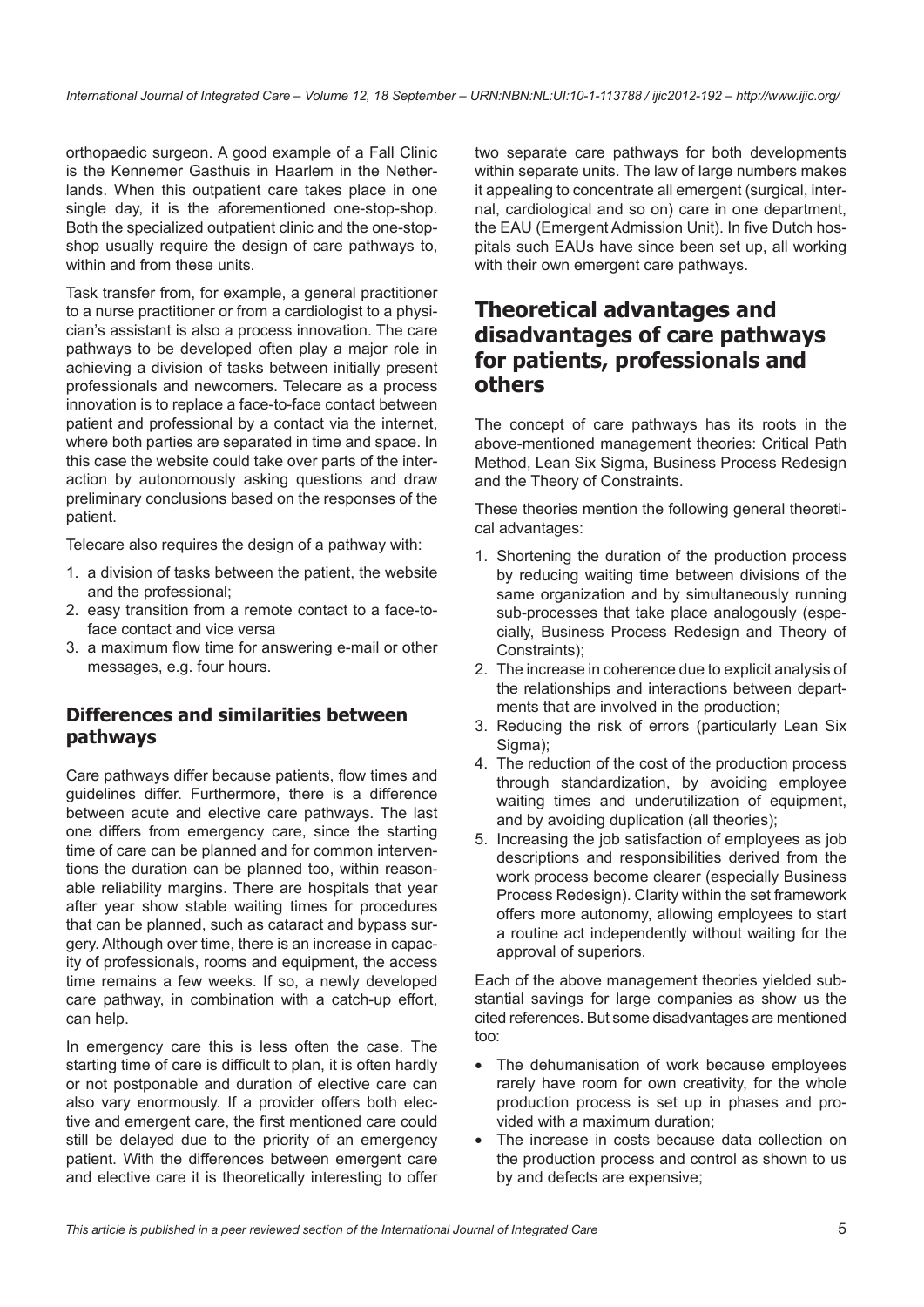- Reduction of job satisfaction because employees do not get enough time for their activity and have no extra time to relieve stress;
- Reduction of job satisfaction because the variation in work decreases.

Theoretical advantages of care pathways for patients and professionals:

Do the mentioned advantages also apply to patients and health professionals, who are involved in the care pathway?

Advantage 1 is shortening the duration of the production process with faster diagnosis by parallelization of sub-processes every patient benefits. The earlier the diagnosis is established, the sooner treatment can begin and the shorter the period of uncertainty without diagnosis. If the treatment time is also shortened, a patient will recover faster.

Advantage 2 is the increased coherence. Greater consistency of care between different professionals provides a better overview for the patient, reduces the risk of opposing opinions and therapies, and increases the opportunity for patient empowerment.

Advantage 3 is reducing the risk of errors. Naturally, the reduced chance of errors in diagnosis and treatment works in favour of the patient.

Advantage 4 is the reduction of costs. Avoiding duplication (e.g. re-obtaining information from the patient, repetition of the same blood tests and re-entering personal information) is also in favour of patients, professionals and others. Shortening hospitalization and reducing the number of outpatient visits lead to reduction of costs.

The last advantage is related to increasing job satisfaction. When frameworks and protocols are clearly defined and coordinated between occupational groups, there is more room for freedom of action. With this increased autonomy, a nurse can start acting independently and work ahead. Dedicated, passionate professionals provide better care for the patient.

Care pathways also have theoretical disadvantages as mentioned here above. The first disadvantage is the dehumanization of work. The relationship between the health professional and the patient is less personal, the care pathway reduces the patient's choices. Furthermore, a maximum time for each patient may compromise the quality of care. Because of these time limits some care providers in Holland compare nursing according to a care pathway with stopwatch nursing and with wash streets for cars. The second disadvantage is an increase in costs. Checking for errors and defects is a costly activity and brings the professional in the position of being controlled, which could easily turn into mistrust. Furthermore, the control of errors and defects may lead to more limited access to the care pathway for patients with poor physical condition. For these patients have greater risk of, for example, postoperative infections, and a higher mortality risk. The third disadvantage is that a care pathway may lead to lower job satisfaction. If professionals get too little time to prepare and too little contact time within the care pathway, this reduces the probability of a correct diagnosis and treatment, and increases the likelihood of poor communication between patient and professional. It diminishes the dedicateness and passion of professionals. The last disadvantage is the decline of diversity in the professional work. If experienced professionals rely too much on routine, because they work within one single care pathway and always see the same types of patients, there is a chance of increasing indifference, cynicism and reduced empathy with the patient.

So far the advantages and disadvantages of care pathway as deducted for general theories.

# **Discussion**

In the fifties and 1950s and 1990s, the mentioned Critical Path Method, Six Sigma, Lean, Business Process Redesign, and the Theory of Constraints led to a shift compared with the paradigm of Taylor's scientific management (based on preproduction and subsequent costing of products and services) and compared with the bureaucracy model of Max Weber (which is based on hierarchical structures, clearly divided responsibilities for each unit, and with the same rules for all employees) [\[16\]](#page-6-0). Care pathways in Dutch health services are developed on the basis of these new paradigms, with a constant focus on the core process of the organization. From 1970 onwards, a focus is developing in the healthcare research on the statistical and busines-slike approach to health care processes or Health Operations Management. In the course of time, a variety of formats and concepts developed, the creation of multidisciplinary guidelines provided a huge boost for the design of care pathways.

It is not surprising that there is a period of approximately fifty years between the scientific development of the Critical Path Method and the present innovative pathways in health services. In the history of science, there are often decades between discovery (e.g. the steam engine in 1705 by the British Newcomen and Calley) and innovation (e.g. the first commercial steamship in 1809 by the American Fulton). In the U.S. health care there appears to be a period of seventeen years between the discovery of a drug or other innovation and its application in health care [[17\]](#page-6-0). For care path